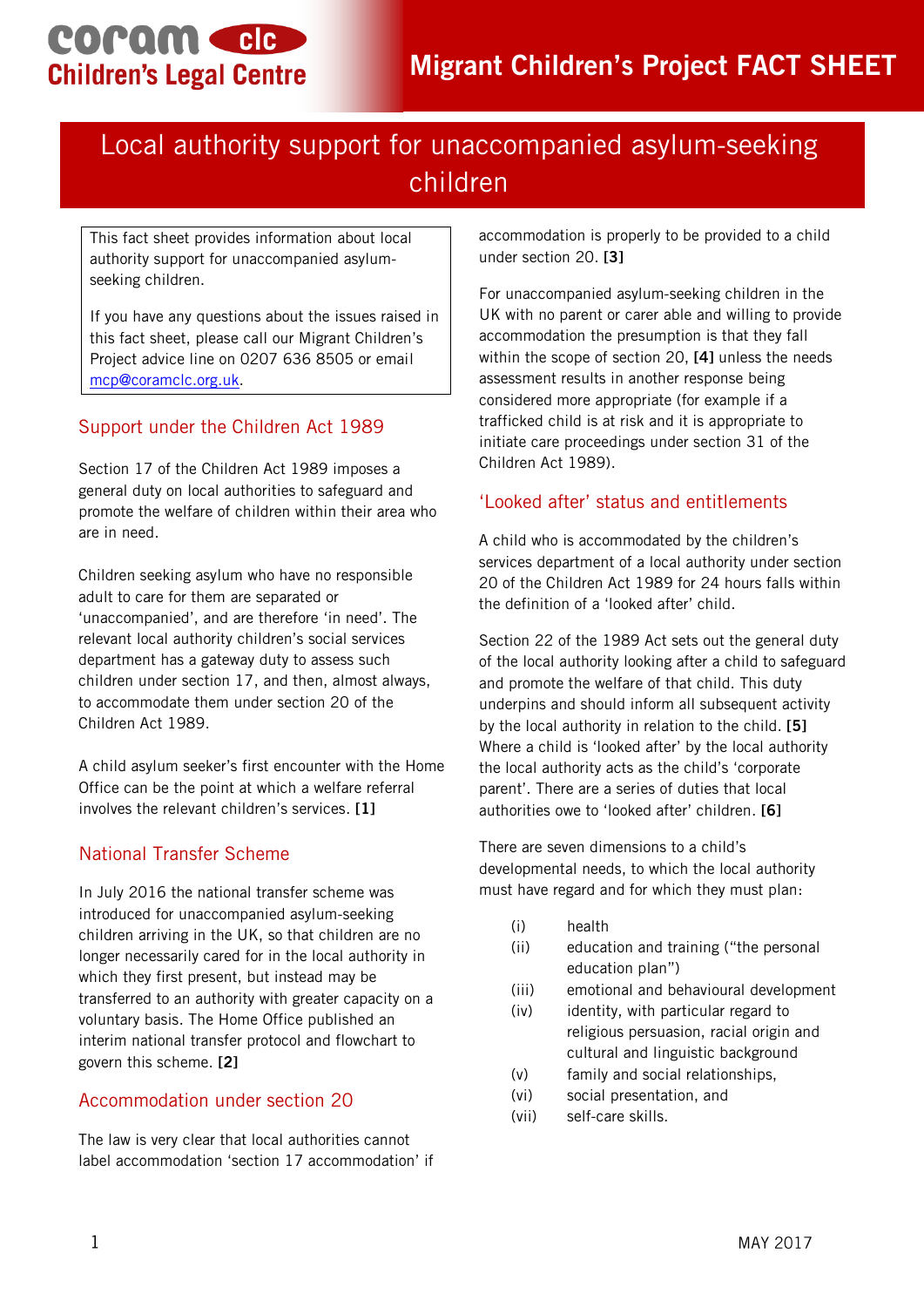## coram cle **Children's Legal Centre**

Guidance on care planning for looked after children is set out in detail in The Care Planning, Placement and Case Review (England) Regulations 2010. **[7]**

The planning duties owed to looked after children apply equally to unaccompanied asylum seeking children, but there are additionally specific issues for this group. Statutory guidance published by the Department of Education in July 2014 (currently under revision, following consultation) for the care of unaccompanied and trafficked children covers topics more likely to arise for asylum seeking children, such as age determination, trafficking and the need for specialist legal advice on immigration matters. **[8]**

It is important that an unaccompanied child who has been refused asylum, who may be engaged in an appeal against that refusal, or who has limited 'UASC' leave for the present, does not suffer from shorttermism in care planning, especially in education. Every looked after child should have a personal education plan. The difficulties that are posed by an uncertain future immigration status should not put everything on 'hold'. This may necessitate some 'parallel' or even 'triple' planning by social workers and personal advisers.

In addition, under the Children (Leaving Care) Act 2000 the local authority will also owe a 'looked after' child longer-term duties as they progress into adulthood. If a child is looked after for at least 13 weeks between the ages of 14 and 18, at least one day of which is after the child's  $16<sup>th</sup>$  birthday, they become entitled to leaving care support, until at least the age of 21, and potentially up to the age of 25. **[9]**  For more information on leaving care support, see the fact sheets on this issue at

[www.coramchildrenslegalcentre.com/resources.](http://www.coramchildrenslegalcentre.com/resources)

### Type of accommodation

No definition of accommodation is provided in the legislation and no specific category of 'section 20 accommodation' exists. Instead, different types of accommodation can be provided. However, accommodation must be 'suitable'; it must, as far as practicable, meet the needs of the particular child, and take their wishes and feelings into account. Some forms of accommodation – including B&Bs and

hostels – are accepted as being unsuitable for any child in need.

Children under the age of 16 are often placed in foster care and 16- and 17-year-olds are frequently placed in semi-independent accommodation with more limited support or supported lodgings. It is important to note, however, that some older children require more intensive support and there is nothing that prevents a local authority from placing an older child in foster care or keeping them in a foster placement.

The location of accommodation should not unduly disrupt the child accessing education or their support network.

It is very important to ascertain the wishes and feelings of the child about the type of accommodation, and for the child to be listened to if the placement is not working out. Local authorities must give children's wishes and feelings due consideration in the type of accommodation to be provided. **[10]** 

Older children need to be very wary of 'choosing' not be 'looked after' under section 20, unless this really is their properly informed decision based on a full understanding of their entitlements and the consequences of this choice for their eligibility for leaving care support.

#### Financial support

The local authority children's services department is responsible for providing financial support to 'looked after' children. An assessment of the child's financial needs should be part of the general assessment and the amount of support depends on need, for example for educational resources or travel expenses, and should not be based on any standard policy. It will take into account whether they work. The amount of support children receive may vary from local authority to local authority.

It should be made clear to the child how they will receive their financial support, whether through their foster carer, their accommodation provider, directly from the local authority children's services department, or via another agency contracted by the local authority.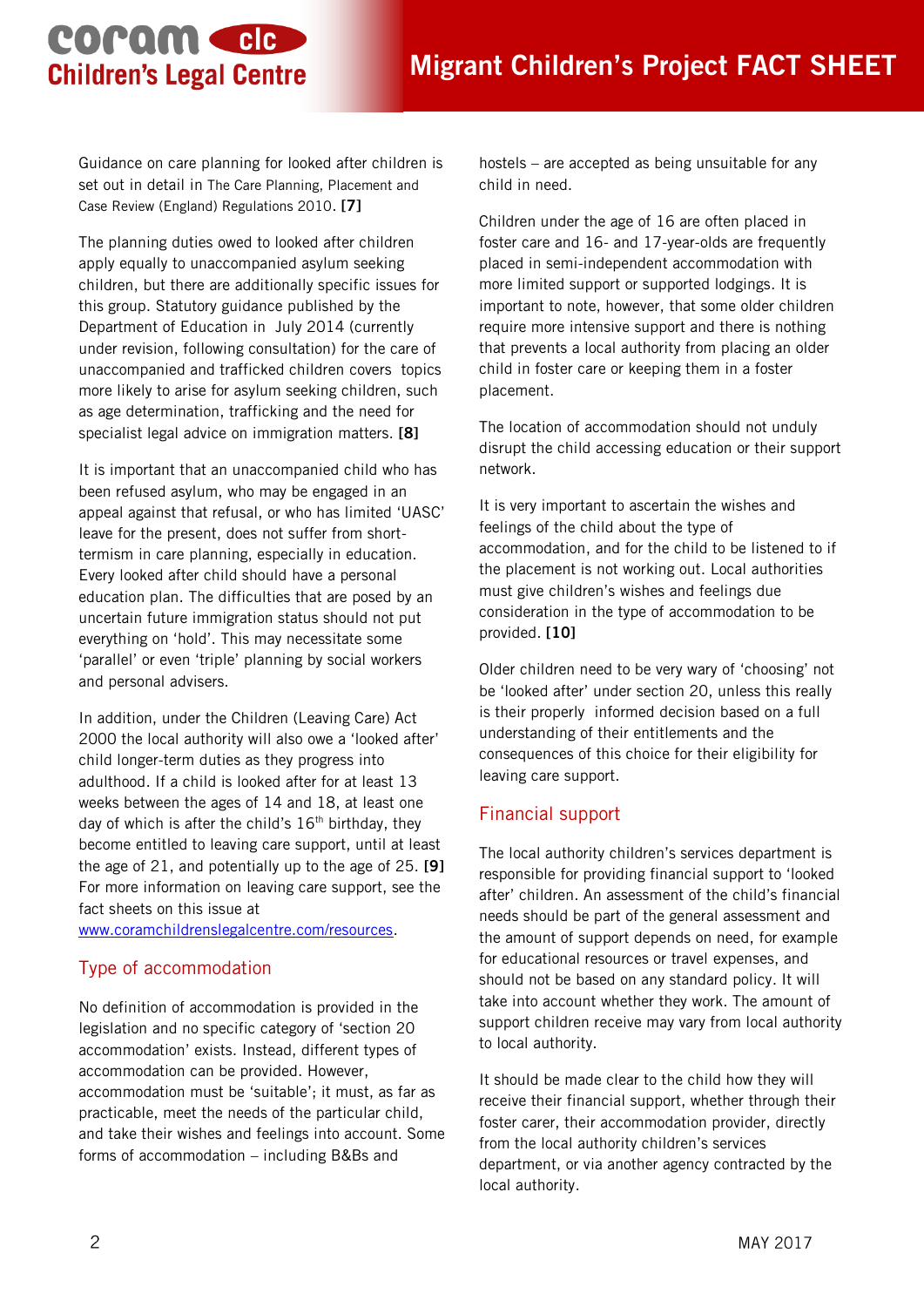# **COPOM CIC Children's Legal Centre**

#### Advocacy

Local authorities have a duty to provide information about advocacy services and offer to help find an advocate for a looked after child. **[11]**

### Legal representation

Securing a child's immigration status is very important and should be addressed in a child's care plan. Where there is a need for legal representation, the local authority, in accordance with its corporate parenting duty, should provide practical assistance in securing appropriate representation, for example from an immigration solicitor. If no legal aid is available, and no other source of appropriate legal representation exists, the local authority may have to pay for private legal services. For more information, see our fact sheet on legal representatives at [www.coramchildrenslegalcentre.com/resources.](http://www.coramchildrenslegalcentre.com/resources)

### Challenging inadequate support

Under the Children Act 1989 Under the Children Act 1989 local authorities are required to have a system for considering complaints about the way they discharge their functions in relation to children in need. **[12]** All children receiving services from a local authority can use complaints procedures.

Complaints can be made orally or in writing**. [13]** The complaint must be made within one year from when the grounds for complaint arose, unless it would not be reasonable to expect the complaint to have been made within this limit and it is still possible to consider the complaint effectively and fairly. **[14]** When someone makes a complaint, the local authority must provide them with details of its procedure for considering complaints and, where relevant, information about advocacy services, offering assistance on following the procedure or advice on how to get such assistance, as well as offering help to obtain an advocate. **[15]**

There is a three-stage process for the consideration of a complaint. First, unless the person making the complaint and the local authority do not consent, the complaint is considered through 'local resolution',

which means the local authority trying to resolve the issue. This can be done internally, for example by the manager of the local authority service in question. This must be done within 10 working days. **[16]**

Where there is no consent to this, or where the person making the complaint is not satisfied with the outcome, the second stage is an 'investigation', which involves the appointment of an independent person. The local authority and the independent person must consider the complaint and send their response to the person making the complaint and, where there is one, the advocate, within 25 working days. **[17]**

If the outcome is still unsatisfactory to the person making the complaint, they can request (within 20 working days of receiving the response) that a threemember independent review panel is appointed to consider the complaint, who will meet within 30 working days and produce a written report with recommendations, which must be sent to those concerned within 5 working days of the meeting. **[18]** The local authority must, together with the independent person, consider the panel's recommendations and tell the person making the complaint how it is going to respond to the recommendations within 15 working days. **[19]**

Other options are making a complaint to the local government ombudsman, which conducts independent investigations of complaints about the failures in administration and service delivery by local authorities. Normally, the ombudsman expects complaints to be made to the local authority first to give them the chance to resolve the issue. The ombudsman will acknowledge receipt of the complaint, make further investigations and make recommendations. The ombudsman has no legal power to force to local authority to follow the recommendations, but local authorities almost always do.

Judicial review may be appropriate in certain circumstances but normally alternative remedies must have been exhausted or deemed inadequate or inappropriate. In general, a judicial review must be brought within three months of the action under challenge. If the courts find that there has been unlawful action by the local authority, there will normally be either a quashing order (quashing the